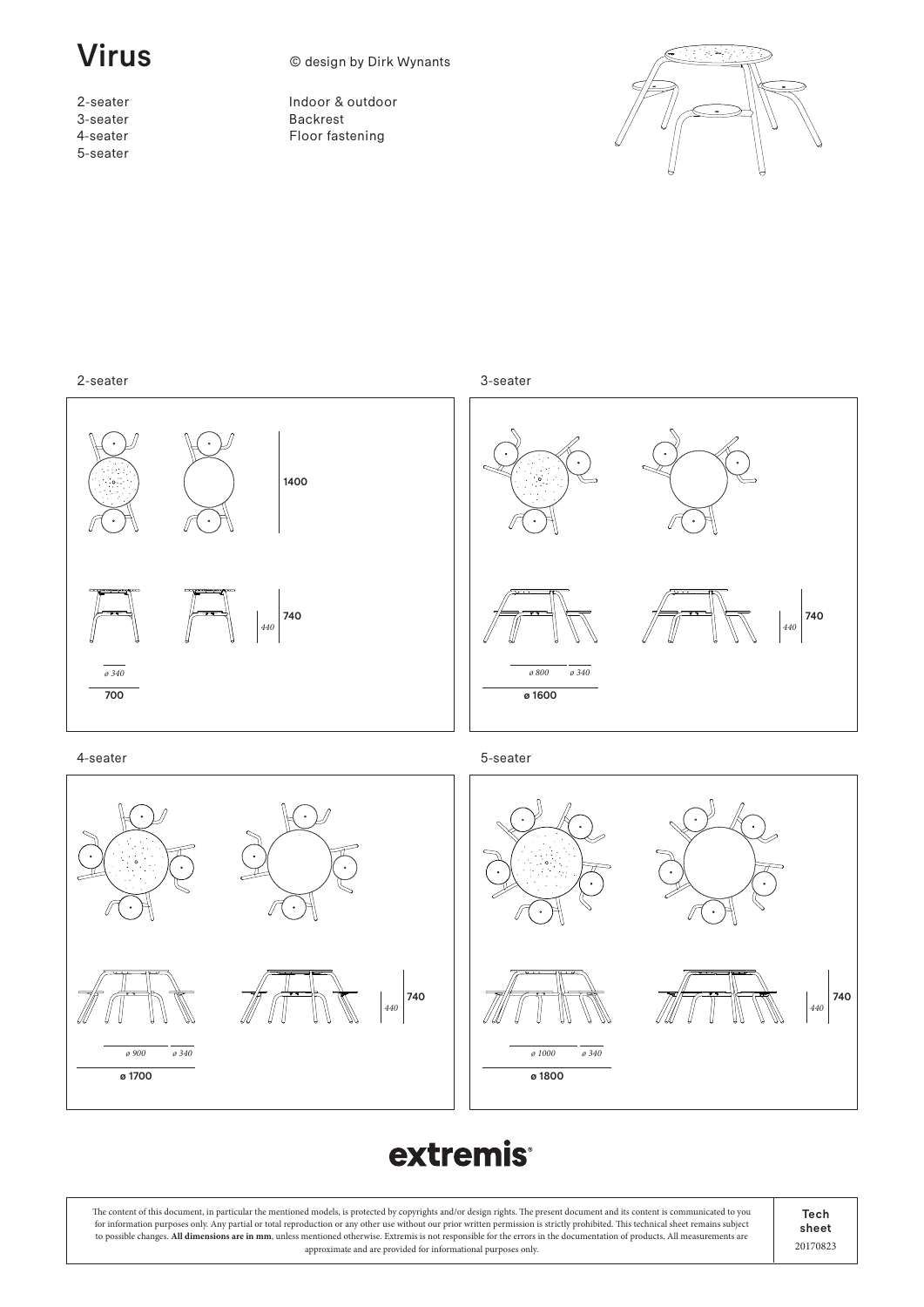

Max volume: **up to 10 legs with seats per box 2**: 0,53 m<sup>3</sup> | Gross weight: 61,60 kg | Net weight: 56,30 kg

FOR EXAMPLE

for 5 x Virus 2-seater, or for 2 x Virus 5-seater, or

for 2 x Virus 2-seater + 2 x Virus 3-seater

|                                 |       |      |      |     |           |               | Gross       | <b>Net</b>    | Packaging     |
|---------------------------------|-------|------|------|-----|-----------|---------------|-------------|---------------|---------------|
| Box dimensions (mm)             |       | L.   | W    | H   | $Qty$ (#) | Volume $(m3)$ | Weight (kg) | weight $(kg)$ | weight $(kg)$ |
| Virus 2-seater indoor / outdoor | Box 1 | 750  | 750  | 70  |           | 0,03          | 11,08       | 9,98          | 1,10          |
|                                 | Box 2 | 1138 | 790  | 300 | 1         | 0,27          | 16,56       | 11,26         | 5,30          |
|                                 |       |      |      |     | total:    | 0,30          | 27,64       | 21,24         | 6,40          |
| Virus 3-seater indoor / outdoor | Box 1 | 850  | 850  | 60  |           | 0,04          | 14,41       | 12,41         | 2,00          |
|                                 | Box 2 | 1138 | 790  | 375 | 1         | 0,34          | 22,19       | 16,89         | 5,30          |
|                                 |       |      |      |     | total:    | 0,38          | 36,60       | 29,30         | 7,30          |
| Virus 4-seater indoor / outdoor | Box 1 | 950  | 950  | 60  | 1         | 0,05          | 17,03       | 15,03         | 2,00          |
|                                 | Box 2 | 1138 | 790  | 375 | 1         | 0,34          | 27,82       | 22,52         | 5,30          |
|                                 |       |      |      |     | total:    | 0,38          | 44,85       | 37,55         | 7,30          |
| Virus 5-seater indoor / outdoor | Box 1 | 1050 | 1050 | 60  | 1         | 0,06          | 20,45       | 18,45         | 2,00          |
|                                 | Box 2 | 1138 | 790  | 450 |           | 0,40          | 33,45       | 28,15         | 5,30          |
|                                 |       |      |      |     | total:    | 0,46          | 53,90       | 46,60         | 7,30          |

### Backrest

ø 9

WW.EXTREMIS<del>.C</del>OM

EXTREMI

 $\sum_{i=1}^{n}$ 



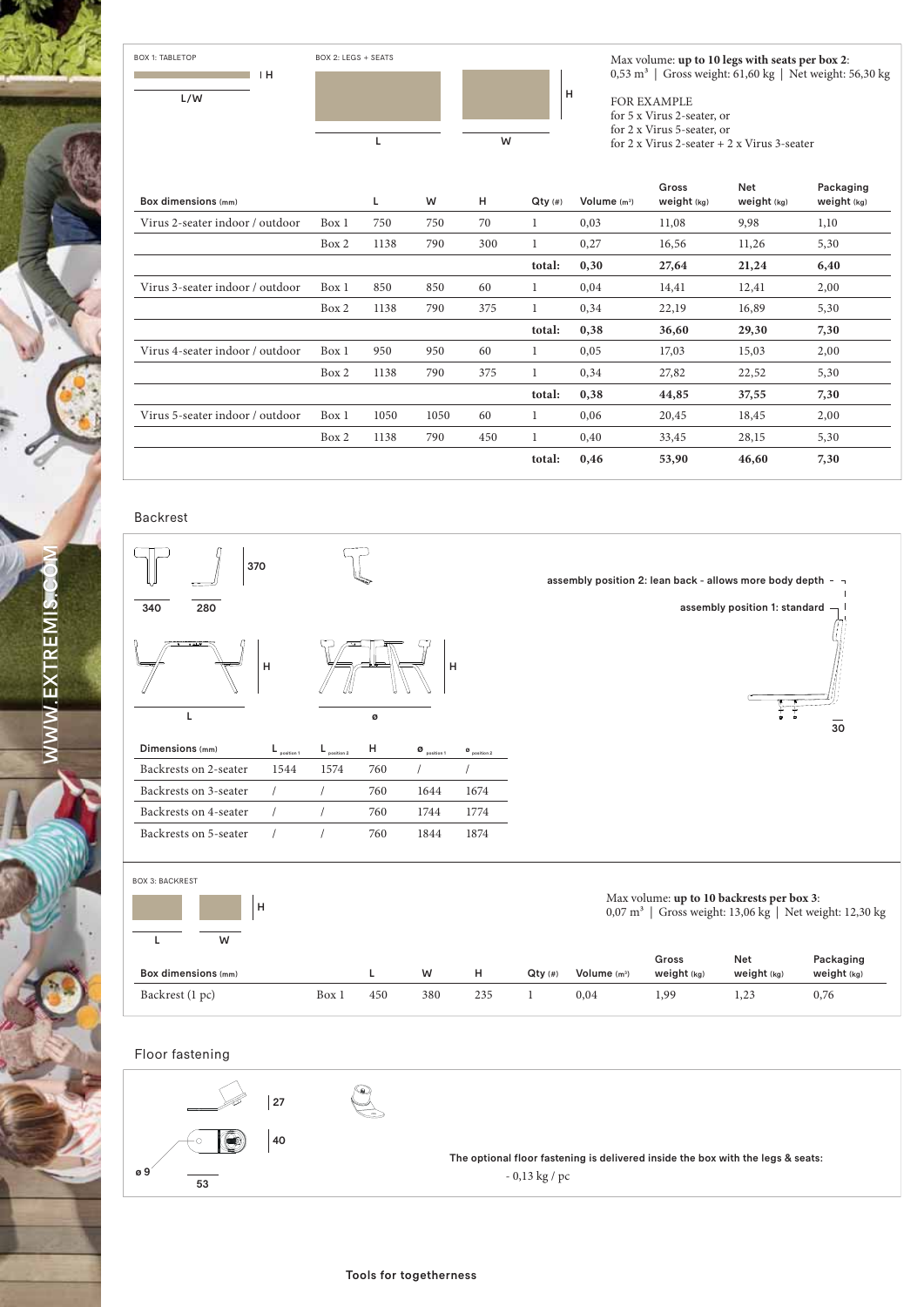

| <b>Materials</b>                                              | Key facts                                                                                                                                | <b>Thickness</b> | Layer<br>thickness | Density                                      | In/outdoor                     | Water | UV colour<br>fastness                                                 | Flame<br>retarding                       |
|---------------------------------------------------------------|------------------------------------------------------------------------------------------------------------------------------------------|------------------|--------------------|----------------------------------------------|--------------------------------|-------|-----------------------------------------------------------------------|------------------------------------------|
|                                                               |                                                                                                                                          | mm               | micron             |                                              |                                |       |                                                                       |                                          |
| Powder-coated<br>ZnAlMg steel table-<br>top & seat            | • A technique of applying<br>dry paint to a part<br>• Electrostatically charged<br>and sprayed onto the<br>object<br>• Scratch resistant | 1,50             | 60                 | $7,50$ $10^{3}$ kg/m <sup>3</sup>            | Outdoor<br>& indoor<br>version | n.a.  | Very good: colour<br>can fade to some<br>extent when<br>exposed to UV | NEN-EN<br>13501-1 A2-<br>$s1 \star\star$ |
| Powder-coated elec-<br>tro galvanised steel<br>tabletop frame | • Easy to clean<br>• Electro galvanised (for an<br>extra protection against<br>rust), then powder-coated<br>• Scratch resistant          | $\overline{4}$   | 100                | $7,50$ $10^{3}$ kg/m <sup>3</sup>            | Outdoor<br>& indoor<br>version | n.a.  | Very good: colour<br>can fade to some<br>extent when<br>exposed to UV | NEN-<br>EN13501-<br>$1 \mathrm{Al}$ *    |
| Powder-coated steel<br>tabletop frame<br>(only for 2-seater)  | • Easy to clean<br>• Scratch resistant                                                                                                   | $\overline{2}$   | 80                 | $8,00$ 10 <sup>3</sup> kg/<br>m <sup>3</sup> | Outdoor<br>& indoor<br>version | n.a.  | Very good: colour<br>can fade to some<br>extent when<br>exposed to UV | NEN-<br>EN13501-<br>$1 \mathrm{Al}$ *    |
| Powder-coated<br>stainless steel legs                         | • Easy to clean<br>• Stainless steel (for protec-<br>tion against rust), then<br>powder-coated<br>• Scratch resistant                    | $\overline{c}$   | 80                 | $8,00$ 10 <sup>3</sup> kg/<br>m <sup>3</sup> | Outdoor<br>version<br>only     | n.a.  | Very good: colour<br>can fade to some<br>extent when<br>exposed to UV | NEN-<br>EN13501-<br>$1 \mathrm{Al}$ *    |
| Powder-coated steel<br>legs                                   | • Easy to clean<br>• Scratch resistant                                                                                                   | $\overline{4}$   | 100                | $7,50$ $10^{3}$ kg/m <sup>3</sup>            | Indoor<br>version<br>only      | n.a.  | Very good: colour<br>can fade to some<br>extent when<br>exposed to UV | NEN-<br>EN13501-<br>$1 \mathrm{Al}$ *    |
| Stainless steel AISI<br>316 floor fastening                   | • High rust resistance<br>• Periodical maintenance<br>required                                                                           | 1,50             | n.a.               | $8,00$ $10^3$ kg/<br>m <sup>3</sup>          | Outdoor<br>& indoor<br>version | n.a.  | Very good                                                             | NEN-<br>EN13501-<br>$1 \mathrm{Al}$ *    |

### \* NEN-EN13501-1 A1 Class A1 products will not contribute to fire in any stage, including fully developed fire. For this reason, they are assumed to be capable of satisfying all requirements of all lower classes as well.

\*\* NEN-EN13501-1 A2-sl Satisfying the same criteria as class B for the SBI-test according to EN 13823. In addition, under conditions of a fully developed fire these products will significantly contribute to the fire load a fire growth.